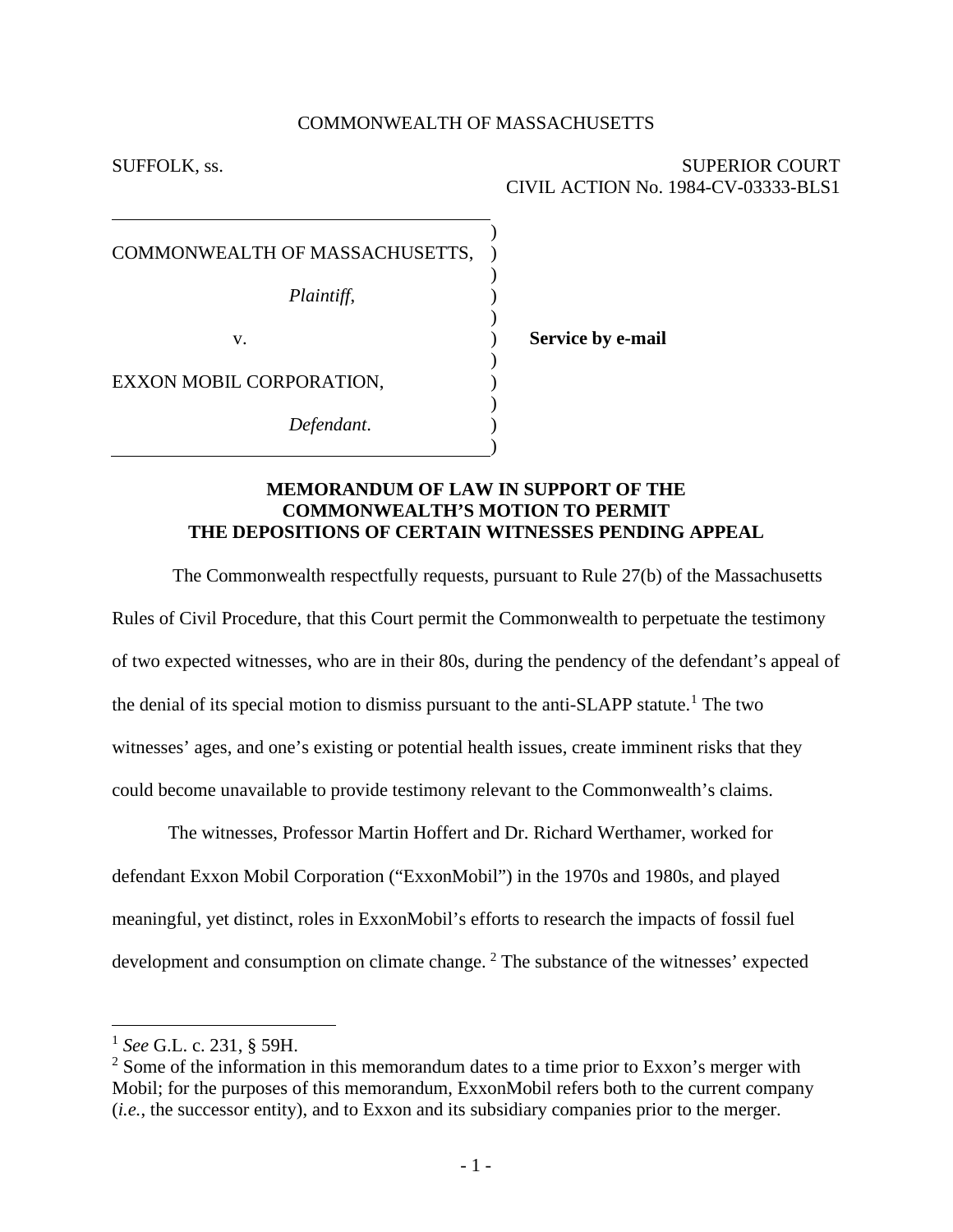testimony relies on internal ExxonMobil documents, which have been published in the media and scientific journals; is publicly available (including to ExxonMobil) through their press interviews and/or Congressional testimony; and was described in the Amended Complaint. Their expected testimony is also unique: the Commonwealth has not to date identified other living former ExxonMobil witnesses who could provide the same evidence in support of its claims.

### **PROCEDURAL HISTORY**

In its amended complaint, the Commonwealth alleges that ExxonMobil has violated the Massachusetts Consumer Protection Act, G.L. c. 93A, §§ 1-11, by engaging in deceptive misrepresentations and omissions to Massachusetts investors about the existential threat climate change poses for the company's economic viability and misleading Massachusetts consumers about the reality that the production and consumer use of the company's fossil fuel products are major contributors to the devastating effects of climate change.

The Commonwealth filed its complaint on October 24, 2019 and its amended complaint on June 5, 2020. Prior to filing suit, the Commonwealth began its investigation of ExxonMobil's climate change-related business practices in the Commonwealth with a Civil Investigative Demand ("CID") in April, 2016. Throughout both the investigation and this litigation, ExxonMobil has attempted to block the Commonwealth's pursuit of information about the company's business practices through a series of ultimately-unsuccessful tactics in this Court and multiple federal courts, including two separate suits to quash the CID, a motion to delay filing of the complaint, removal to federal court, a motion to dismiss, and a special motion to dismiss this lawsuit under the anti- $SLAPP$  statute.<sup>[3](#page-1-0)</sup>

<span id="page-1-0"></span><sup>3</sup> *See In re Civil Investigative Demand No. 2016-EPD-36*, 34 Mass. L. Rptr. 104, 2017 WL 627305 (Mass. Super. Jan. 11, 2017), *aff'd sub nom. Exxon Mobil Corp.* v. *Att'y Gen.*, 479 Mass. 312 (2018), *cert. denied* 139 S. Ct. 794 (2019) (denying ExxonMobil's requests to set aside CID,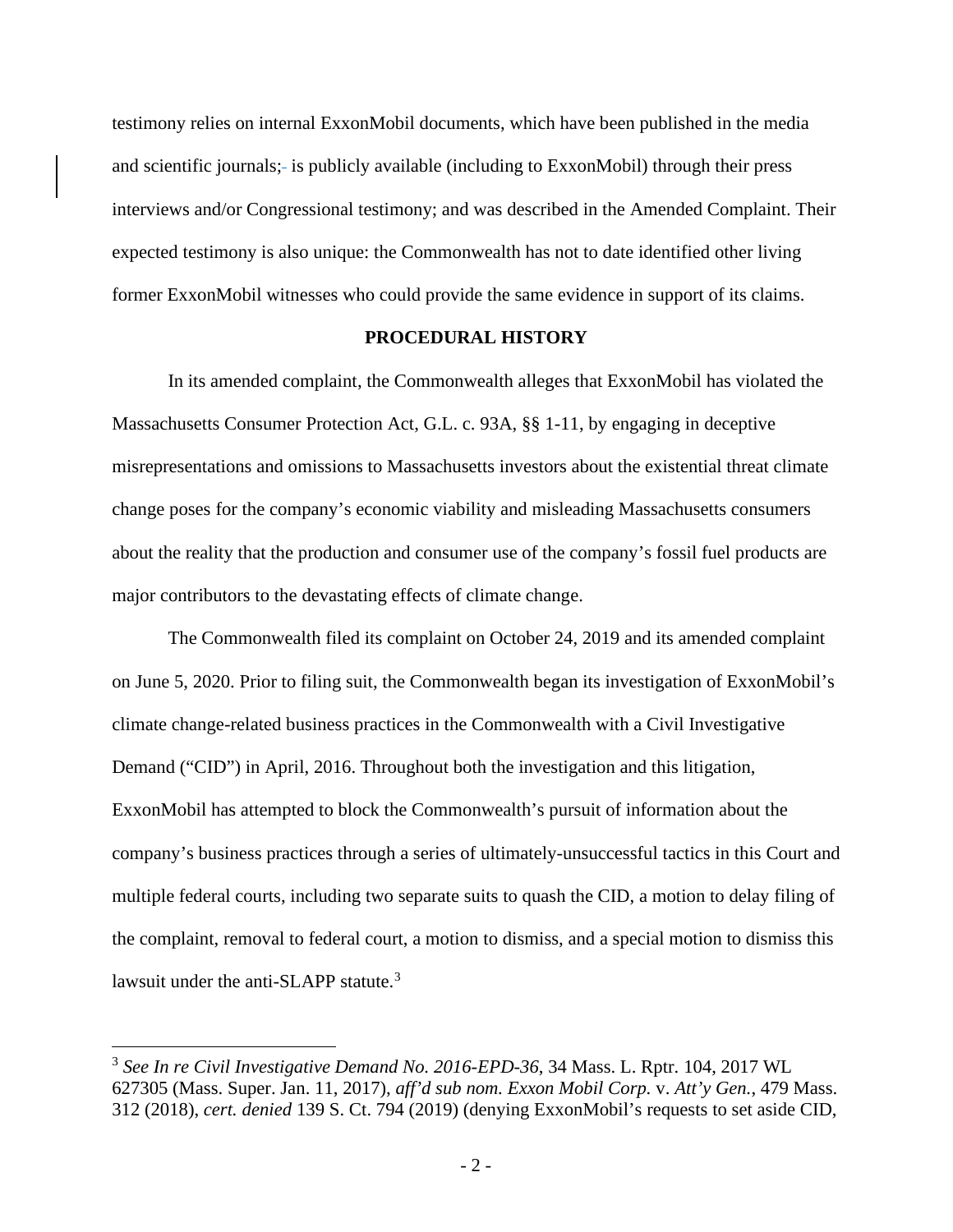ExxonMobil continues these tactics today. In its latest effort, ExxonMobil appealed this Court's decision to deny ExxonMobil's anti-SLAPP motion for its failure to meet even the threshold showing for such a motion. [4](#page-2-0) It remains uncertain when the Supreme Judicial Court will decide ExxonMobil's appeal, which is scheduled for argument on March 9, 2022. Meanwhile, ExxonMobil has declined the Commonwealth's request to permit these two depositions pending the appeal. The Commonwealth, therefore, is seeking the Court's authorization to depose Professor Hoffert and Dr. Werthamer under Rule 27(b).

The potential unavailability of one or both witnesses would be a gross failure of justice that would make worse ExxonMobil's decades-long deception of investors and consumers about the effect of fossil-fuel development and consumption on climate change and abet its efforts to delay the progress of this case. Rule 27 permits the Court to preserve important testimony given the risk of its loss. The Commonwealth's request here fits squarely within the purpose of the

disqualify Attorney General, and issue stay); *Exxon Mobil Corp. v. Healey*, 316 F. Supp. 3d 679 (S.D.N.Y. 2018), *appeal pending* No. 18-1170 (2d Cir. Apr. 23, 2018) (granting Commonwealth's motion to dismiss ExxonMobil's federal lawsuit to quash investigation for failure to state claim); *In re Civil Investigative Demand No. 2016-EPD-36*, No. 1684CV01888 (Mass. Super. Oct. 24, 2019) (endorsed order on document 35, denying ExxonMobil's emergency motion to extend time for meet and confer with Attorney General under G.L. c. 93A, § 4) *Comm. v. Exxon Mobil Corp.*, 462 F. Supp. 3d 31 (D. Mass. 2020) (allowing Commonwealth's motion to remand to state court); *Comm. v. Exxon Mobil Corp*., No. 1984CV03333-BLS1, 2021 WL 3493456 (Mass. Super. Jun. 22, 2021) (document 42, order denying ExxonMobil's Motion to Dismiss); *Comm. v. Exxon Mobil Corp.*, No. 1984CV03333- BLS1, 2021 WL 3488414 (Mass. Super. Jun. 22, 2021) (document 43, order denying ExxonMobil's Special Motion to Dismiss) (holding, *inter alia*, that ExxonMobil "failed to meet its threshold burden" under the anti-SLAPP statute).

<span id="page-2-0"></span><sup>4</sup> Given this Court's exceedingly clear—and correct—rejection of ExxonMobil's claims in its motions to dismiss, the appeal is unlikely to succeed: in its decision denying ExxonMobil's anti-SLAPP motion to dismiss, this Court held, *inter alia*, that ExxonMobil "failed to meet its threshold burden" under the anti-SLAPP statute to "show that the Commonwealth's claims are based solely on Exxon[Mobil]'s petitioning activities." *Comm. v. Exxon Mobil Corp.*, No. 1984CV03333-BLS1, 2021 WL 3488414 (Mass. Super. Jun. 22, 2021) (document 43, order denying ExxonMobil's Special Motion to Dismiss).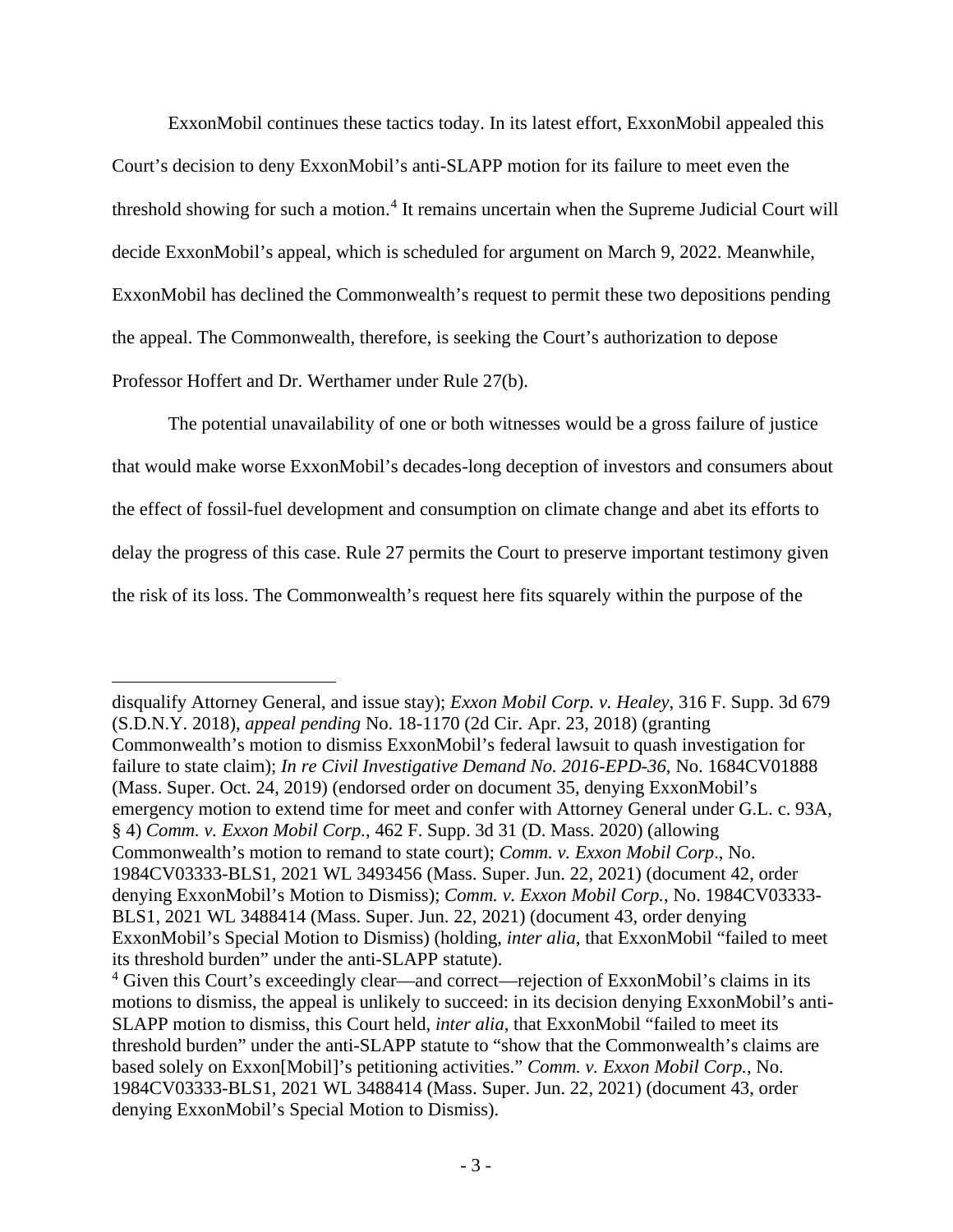rule: given the ages and/or health conditions of Professor Hoffert and Dr. Werthamer, ExxonMobil's appeal creates an imminent risk of the loss of important evidence in the form of the two witnesses' medical unavailability. Under the circumstances, the depositions should be permitted during the pendency of the appeal.

The Commonwealth reserves argument on whether it could simply notice the depositions of Professor Hoffert and Dr. Werthamer despite the pending appeal. But given ExxonMobil's opposition to the depositions during the appeal, invoking the clear procedure of Rule 27(b) appears to be the most certain, expeditious way to preserve the testimony of these important witnesses.

#### **BRIEF SUMMARY OF THE COMMONWEALTH'S GROUNDS**

Approximately 40 years ago, Professor Hoffert, Dr. Werthamer, and their respective research groups at ExxonMobil developed what turned out to be extremely accurate information and predictions about the effects of fossil-fuel development and consumption on greenhouse gas concentrations in the atmosphere and, ultimately, climate change. Both men's testimony also will provide contemporaneous observations of the development of the national scientific consensus on fossil-fuel-driven climate change. Dr. Werthamer's testimony will also show that ExxonMobil contemplated and ultimately rejected. a public relations campaign promoting its scientific work on fossil fuels, greenhouse gases and climate change.

Professor Hoffert and Dr. Werthamer are each, to the Commonwealth's knowledge, the only, or among the only, people alive today who can testify as percipient witnesses to the programs on which they worked. Each witness is also an octogenarian: Professor Hoffert is now 83 years old and suffers from multiple life-threatening, chronic health conditions. Dr. Werthamer

- 4 -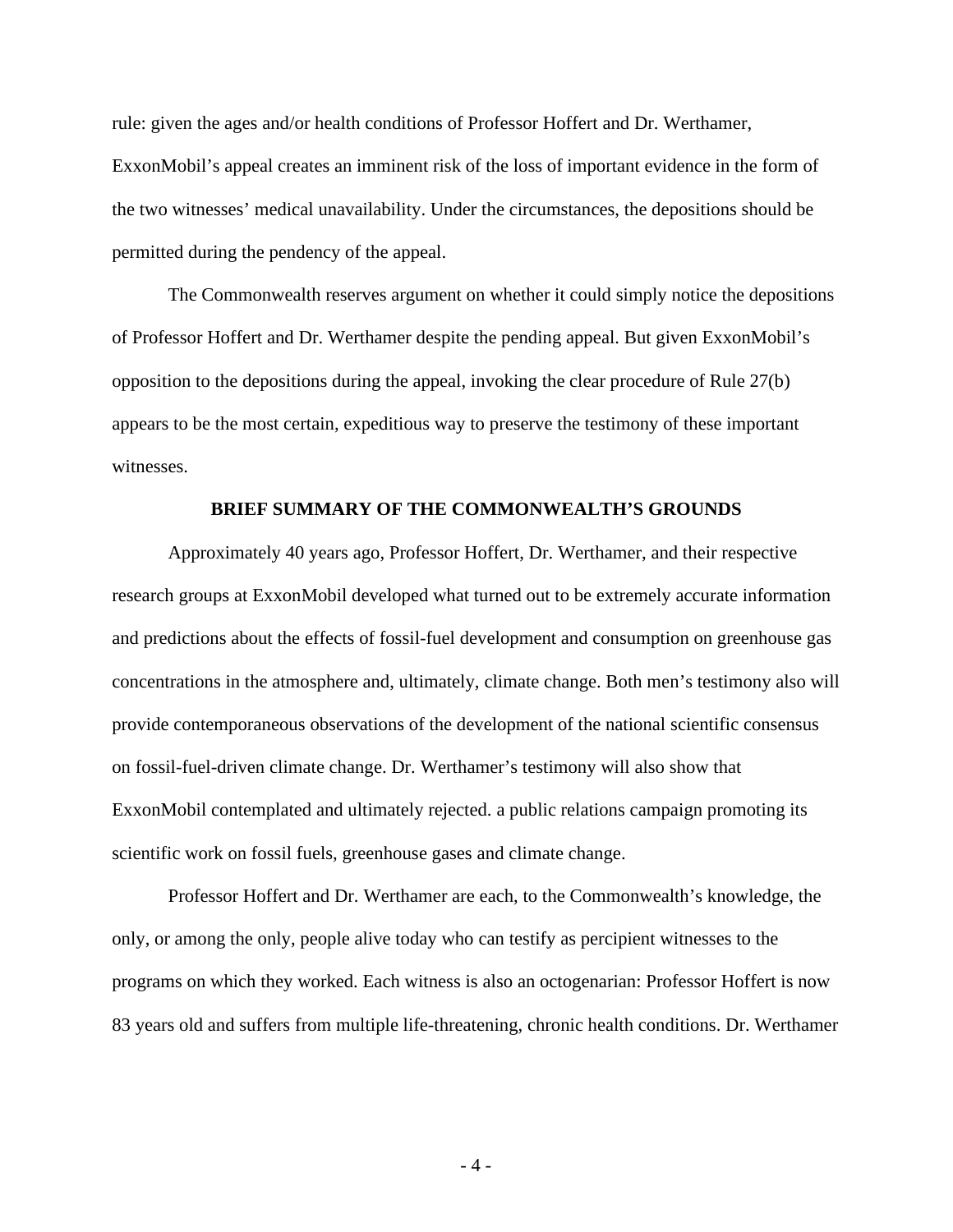is now 86 years old, and will turn 87 next month. There is an imminent risk that these witnesses could become unavailable by death or illness by the time ExxonMobil's appeal is resolved.

Massachusetts investors, consumers, the Commonwealth, and the interests of justice would be greatly harmed the loss of these witnesses' testimony. ExxonMobil's historic knowledge of, and subsequent deception campaigns regarding, the effects of fossil-fuel development and consumption on climate change is highly relevant to the Commonwealth's claims in this case. The loss of one or more direct witnesses to ExxonMobil's longstanding knowledge of the truth would, in part, exacerbate its deception. By preserving the witnesses' testimony for trial, the relief the Commonwealth seeks is integral to its rights in this case and to the public interest, and, most importantly, would prevent a serious failure of justice should the witnesses in fact become unavailable.

#### **THE WITNESSES**

#### **Martin Hoffert**

Professor Hoffert is an emeritus professor of physics at New York University who researched climate change as an ExxonMobil consultant. Greer Affidavit at ¶ 3 (Greer Aff.). As part of his work conducted for ExxonMobil between approximately 1979 and 1985, Professor Hoffert's research group predicted the current rate of global warming with great precision. Amended Complaint at  $\P$  7 (Am. Compl.). In later years, corporate management promoted the public disinformation that the connection between fossil fuels and climate was too uncertain a ground on which to modify its heavy reliance on fossil fuels as a primary business strategy. In an April, 2020 interview, for example, Professor Hoffert recalled, "even though we were writing all these papers which were basically supporting the idea that climate change from  $CO<sub>2</sub>$  emissions was going to change the climate of the earth according to our best scientific understanding, the

- 5 -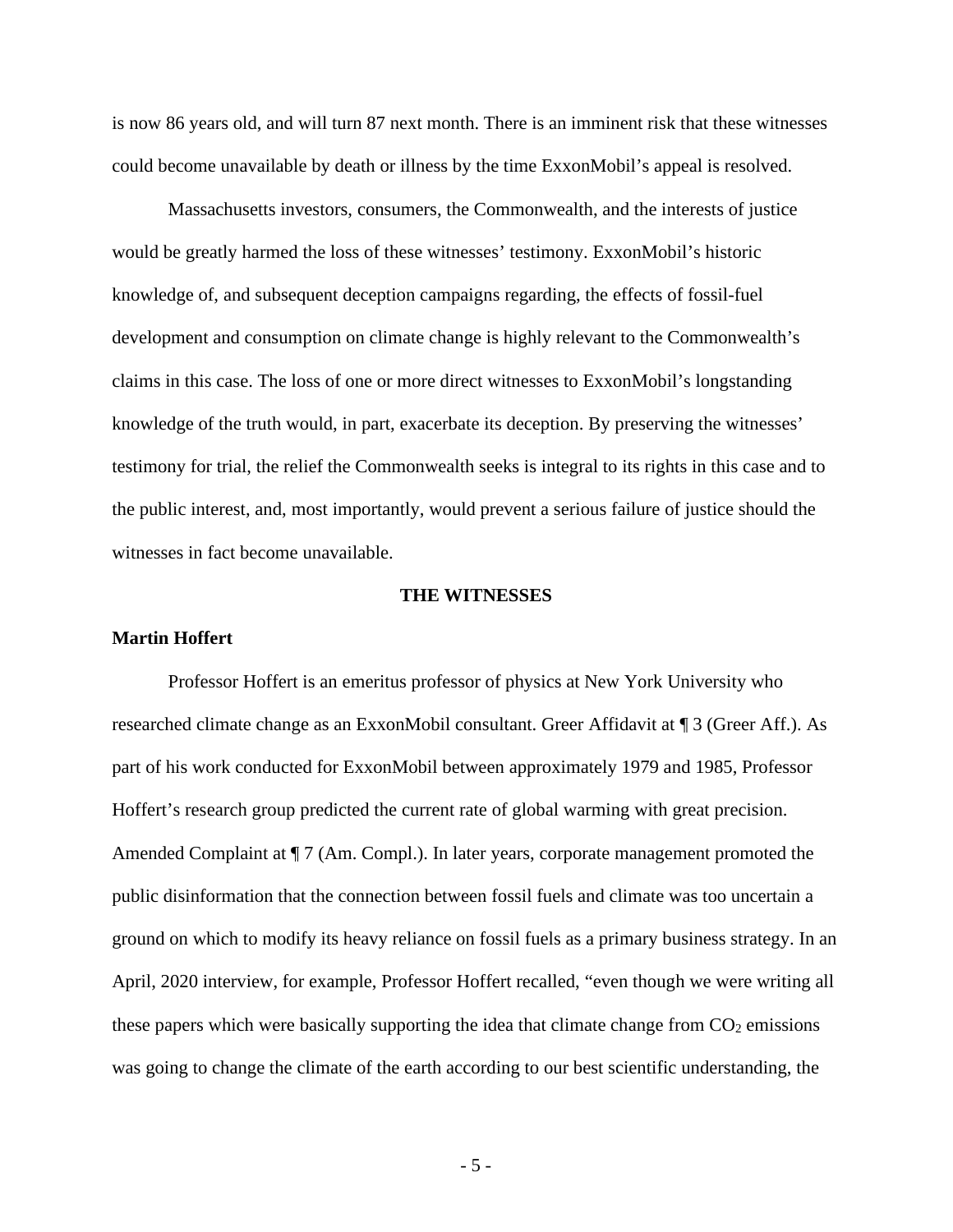front office [of ExxonMobil], which was concerned with promoting the products of the company, was also supporting people that we called climate change deniers . . . to support the idea that the  $CO<sub>2</sub>$  Greenhouse was a hoax." Am. Compl. at  $\P$  173. Professor Hoffert previously offered similar recollections on October 23, 2019, in the United States Congress, in sworn testimony before the Civil Rights and Civil Liberties Subcommittee of the Committee on House Oversight and Reform. *Id.*<sup>[5](#page-5-0)</sup>.

In the same April 2020 interview, Professor Hoffert stated that ExxonMobil had a tremendous amount of data showing that the carbon dioxide in the atmosphere was increasing, even though the temperature of the earth had not increased yet. He recalled that "[w]e had various mathematical models, very advanced computer models, from which we could sort of figure out how the climate of the earth might change in some future time if we kept burning hydrocarbons for energy." Am. Compl.at ¶ 174.

Professor Hoffert's expected testimony, therefore, is extremely relevant to what ExxonMobil knew about fossil fuel use and climate change, and when ExxonMobil knew it. Because of his responsibility for the modeling project and the unavailability of other percipient witnesses, his testimony is unique, and significantly differentiated from that of other potential witnesses for the Commonwealth.

As previously stated, Professor Hoffert is 83 years old. Since 1991, he has dealt with numerous serious, life-threatening health conditions including heart disease, lung cancer, diverticulitis, unexplained internal bleeding, and a broken neck. Greer Aff. at ¶ 5. Professor Hoffert suffered heart attacks in 1991 and 2003; he had a quadruple bypass in 1992; he has had a

<span id="page-5-0"></span><sup>5</sup> *See also* Martin Hoffert, *Written Testimony*, at [https://docs.house.gov/meetings/GO/GO02/20191023/110126/HHRG-116-GO02-Wstate-](https://docs.house.gov/meetings/GO/GO02/20191023/110126/HHRG-116-GO02-Wstate-HoffertM-20191023.pdf)[HoffertM-20191023.pdf,](https://docs.house.gov/meetings/GO/GO02/20191023/110126/HHRG-116-GO02-Wstate-HoffertM-20191023.pdf) last accessed January 7, 2021.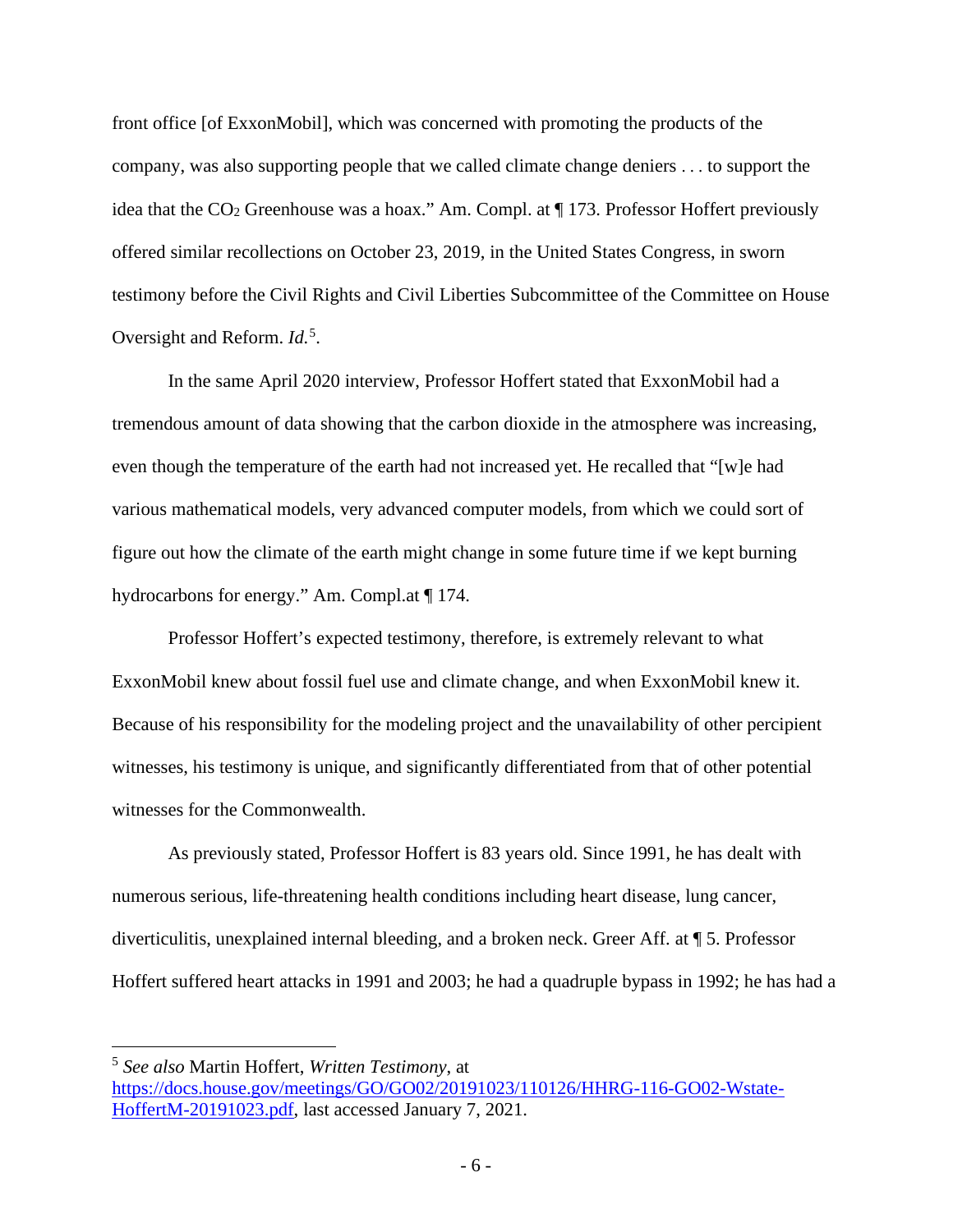total of four electronic devices implanted in his chest to regulate his heartrate. *Id*. at ¶ 6. Professor Hoffert experienced cardiac events that triggered electric shocks from his implanted devices twice, on July 28, 2007 and March 28, 2020. *Id*. He had a new implant installed most recently on April 29, 2021. *Id*. Professor Hoffert was diagnosed with and surgically treated for lung cancer in 2008. *Id*. He fell walking on the street in Lower Manhattan in 2013, resulting in hairline fractures to his C3 and C4 vertebrae. *Id*. He was diagnosed with and surgically treated for diverticulitis in 2016. *Id*. And on May 31, 2021, Professor Hoffert went to the emergency room with symptoms of internal bleeding that was so severe he received a blood transfusion. Physicians were unable to determine the cause of the bleeding. *Id*.

#### **Richard Werthamer**

Dr. Werthamer is a former ExxonMobil physicist who worked for Exxon Research and Engineering Company, including as a manager, from approximately 1979 to 1982. Greer Aff. at ¶ 8. From 1980 to 1981, Dr. Werthamer supervised Henry Shaw, who is now deceased. *Id*. at ¶ 11. Dr. Shaw was the key proponent of an ambitious ExxonMobil research program into the extent to which  $CO<sub>2</sub>$  greenhouse gases released into the atmosphere were absorbed into the world's oceans, an important factor in determining the rate at which  $CO<sub>2</sub>$  greenhouse gases would build up in the atmosphere. *Id*. at ¶ 12. The research program monitored oceanic and atmospheric CO2 using sensors mounted to an ExxonMobil oil tanker that traversed the Atlantic Ocean from the Persian Gulf to the Gulf of Mexico, known as the "tanker project." *Id*. at ¶ 13. Dr. Werthamer discussed with Dr. Shaw the management and public relations strategy driving the tanker project. *Id.* at ¶ 14.

In a September 2015 interview, Dr. Werthamer recalled, "[t]he tanker project was intended to provide valid, legitimate, scientific data, unassailable hopefully, on key questions in

- 7 -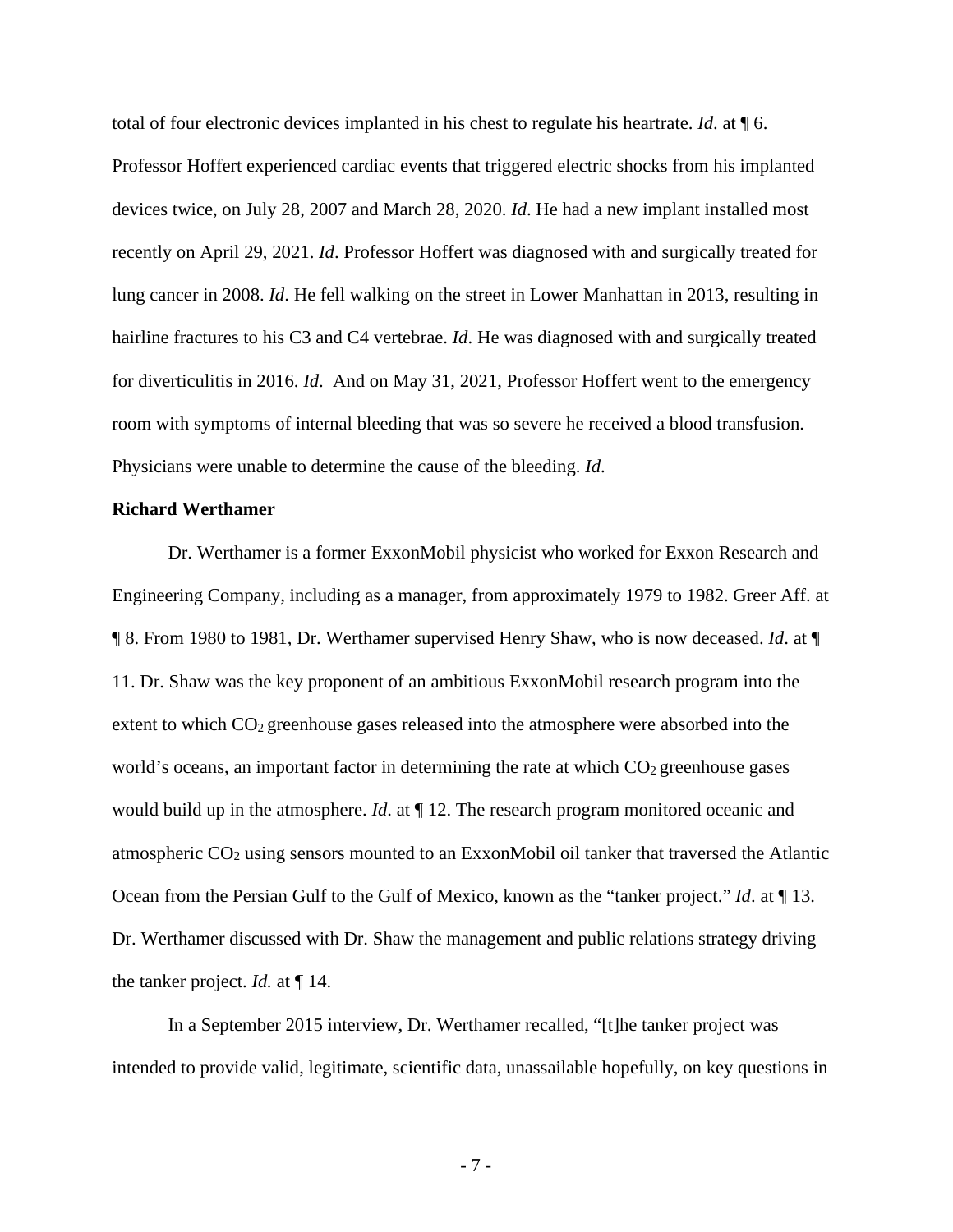atmospheric chemistry [of]  $CO_2$  emissions [...] [Dr. Shaw's] additional goal was to make Exxon a credible participant in that research and in the dialogue that would inevitably follow … He wanted Exxon[Mobil] to be respected as a valid player and have Exxon[Mobil]'s opinions solicited, and participate in discussions on policy, rather than have the issue suddenly dumped with Exxon[Mobil]'s back turned."<sup>[6](#page-7-0)</sup>

Dr. Werthamer also worked on an ambitious public-relations plan aimed at "achieving national recognition of Exxon [Mobil]'s  $CO<sub>2</sub>$  greenhouse research project," proposing the plan to the since-deceased head of Exxon Research & Engineering's Technology Feasibility Center, Harold Weinberg. Greer Aff. at  $\P$  15. The tanker project was a key component of Dr. Werthamer's proposed public relations plan. *Id.* at  $\P$  16. Because of Dr. Werthamer's conversations with Dr. Shaw at the time, the Commonwealth believes that Dr. Werthamer is one of the only living potential witnesses to ExxonMobil's management-level discussions surrounding its greenhouse gas public relations plan.

Dr. Werthamer's testimony will provide crucial insight into the objectives and strategic purposes of the tanker project, and into how, at one time, ExxonMobil considered embracing publicly the results of their cutting-edge climate science. This strategic, management-level information is known to Dr. Werthamer and is no longer available from Dr. Shaw.

Dr. Werthamer is now 86 years old and is weeks away from turning 87. Other than his advanced age, he reports that he is in good health. *Id*. at ¶ 9.

### **ARGUMENT**

<span id="page-7-0"></span><sup>6</sup> Neela Bannerjee, et al., *Exxon Believed Deep Dive Into Climate Research Would Protect Its Business*, INSIDE CLIMATE NEWS (Sept. 17, 2015), [https://insideclimatenews.org/news/17092015/exxon-believed-deep-dive-into-climate-research](https://insideclimatenews.org/news/17092015/exxon-believed-deep-dive-into-climate-research-would-protect-its-business/)[would-protect-its-business/,](https://insideclimatenews.org/news/17092015/exxon-believed-deep-dive-into-climate-research-would-protect-its-business/) last accessed January 7, 2021.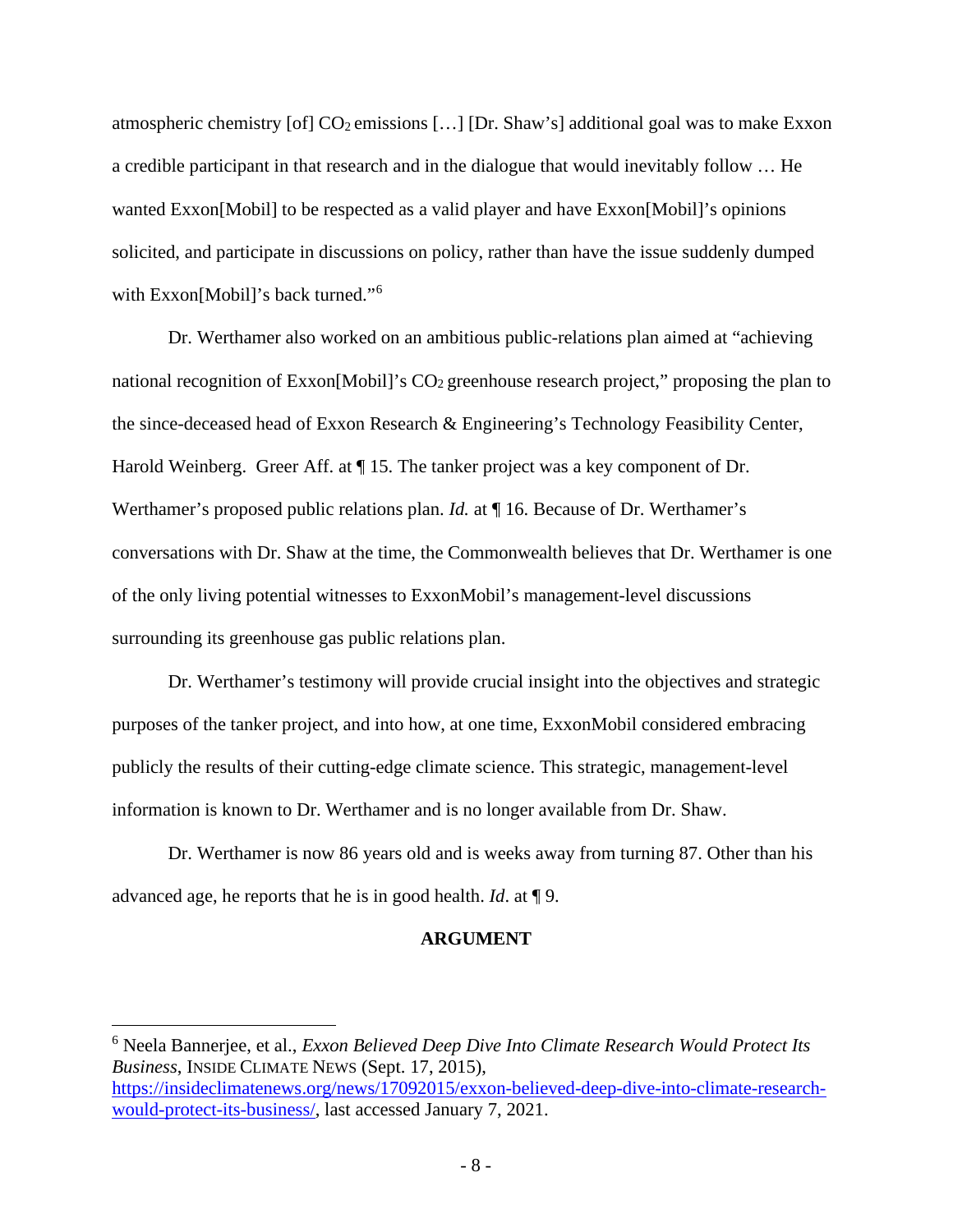Rule 27(b) of the Massachusetts Rules of Civil Procedure authorizes trial courts to allow depositions to perpetuate testimony pending an appeal. "To perpetuate the testimony of a witness means to record, prior to trial and for use at trial, the witness' known testimony in a case where the witness may be unavailable for trial." *19th St. Baptist Church v. St. Peters Episcopal Church*, 190 F.R.D. 345, 34[7](#page-8-0) (E.D. Pa. 2000).<sup>7</sup> The same policy considerations that inform the Court's judgment under Rule 27(a) also govern the Court's discretion under Rule 27(b). *Id.* at 348 (citing *Ash v. Cort*, 512 F.2d 909, 912 (3d Cir. 1975)). The rule states:

If an appeal has been taken from a judgment of a court of this Commonwealth or before the taking of an appeal if the time therefor has not expired, the court in which a judgment was rendered may allow the taking of the depositions of witnesses to perpetuate their testimony for use in the event of further proceedings in that court.

Mass. R. Civ. P. 27(b).

A motion to perpetuate testimony must show "the names and addresses of persons to be examined and the substance of the testimony which [the moving party] expects to elicit from each," and "the reasons for perpetuating their testimony." *Id*. The Court may permit such depositions to "avoid a failure or delay of justice." *Id*.

There are no reported Massachusetts cases construing or applying Rule 27(b) of the Massachusetts Rules of Civil Procedure. The Court looks to cases interpreting the parallel Federal Rules, where there are not "compelling reasons to the contrary or significant differences in content," which are not present here. *Comm'r of Revenue* v. *Comcast Corp*., 453 Mass. 293,

<span id="page-8-0"></span><sup>7</sup> "The concept of perpetuation of testimony has ancient roots deeply grounded in equity." *Id.* (citing Nicholas A. Kronfeld, Note, *The Preservation and Discovery of Evidence under Federal Rule of Civil Procedure 27*, 78 GEO. L.J. 593, 593–94 (1990) (tracing perpetuation of testimony to ancient Greece).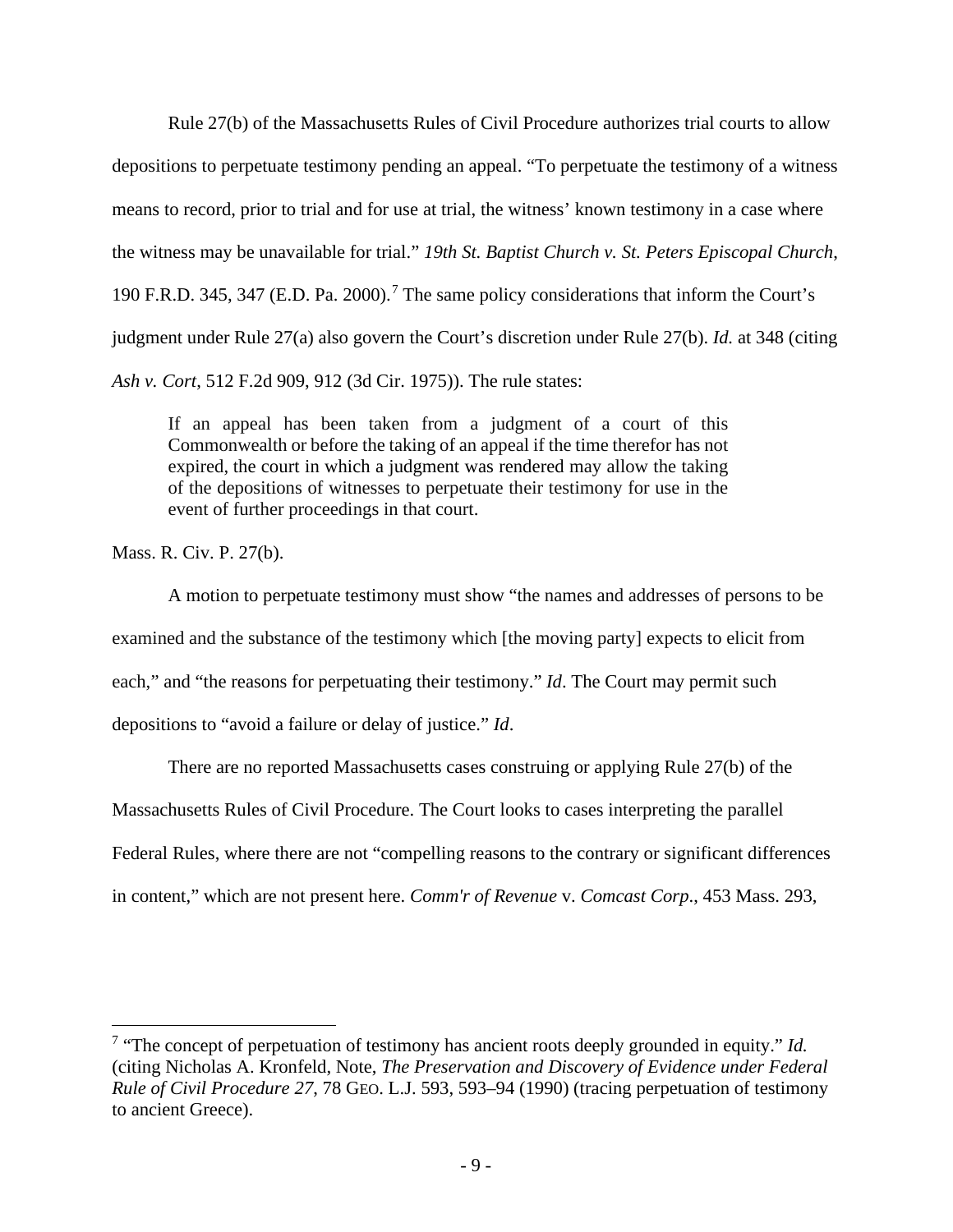317 (2009) (citing *Rollins Env't Servs. v. Super. Ct.*, 368 Mass. 174, 179–80 (1975)). *Compare*  Mass. R. Civ. P. 27(b), *with* Fed. R. Civ. P. 27(b).

## **I. The proposed deponents' ages and health pose serious risks that their testimony may be lost if they are not expeditiously deposed.**

"Rule 27 properly applies only in that special category of cases where it is necessary to prevent testimony from being lost." *Deiulemar Compagnia Di Navigazione S.p.A. v. M/V Allegra*, 198 F.3d 473, 484 (4th Cir. 1999) (quotations omitted); *see also Ash*, 512 F.2d at 912; *Obalon Therapeutics, Inc.*, v. *Polyzen, Inc.*, 321 F.R.D. 245, 248 (E.D.N.C. 2017). "Rule 27 is not a substitute for broad discovery, nor is it designed as a means of ascertaining facts for drafting a complaint." *Deiulemar*, 198 F.3d at 485 (citations omitted). In other words, the purpose of the proposed depositions must be to preserve testimony for trial and not for any other reason. *See supra* p.484. Therefore, Rule 27 depositions are granted subject to a showing "that continued delay in granting discovery is likely to result in a loss of evidence." *Ash*, 512 F.2d at 913.

In this case, the loss of evidence could come in the form of the death or other unavailability of a live witness. Professor Hoffert and Dr. Werthamer are 83 and 86 years old, respectively. Their ages are, alone, sufficient reason for this Court to permit the Commonwealth to take their depositions pending ExxonMobil's appeal of this Court's denial of its anti-SLAPP motion. "The age of a proposed deponent may be relevant in determining whether there is sufficient reason to perpetuate testimony." *Penn Mut. Life Ins. Co. v. United States*, 68 F.3d 1371, 1374–75 (D.C. Cir. 1995). Indeed, this Court need not wait for an elderly witness to become infirm, nor for an ill witness to take a turn for the worse, to permit the taking of the witness's deposition. This is because "such illness or infirmity might well be of such proportion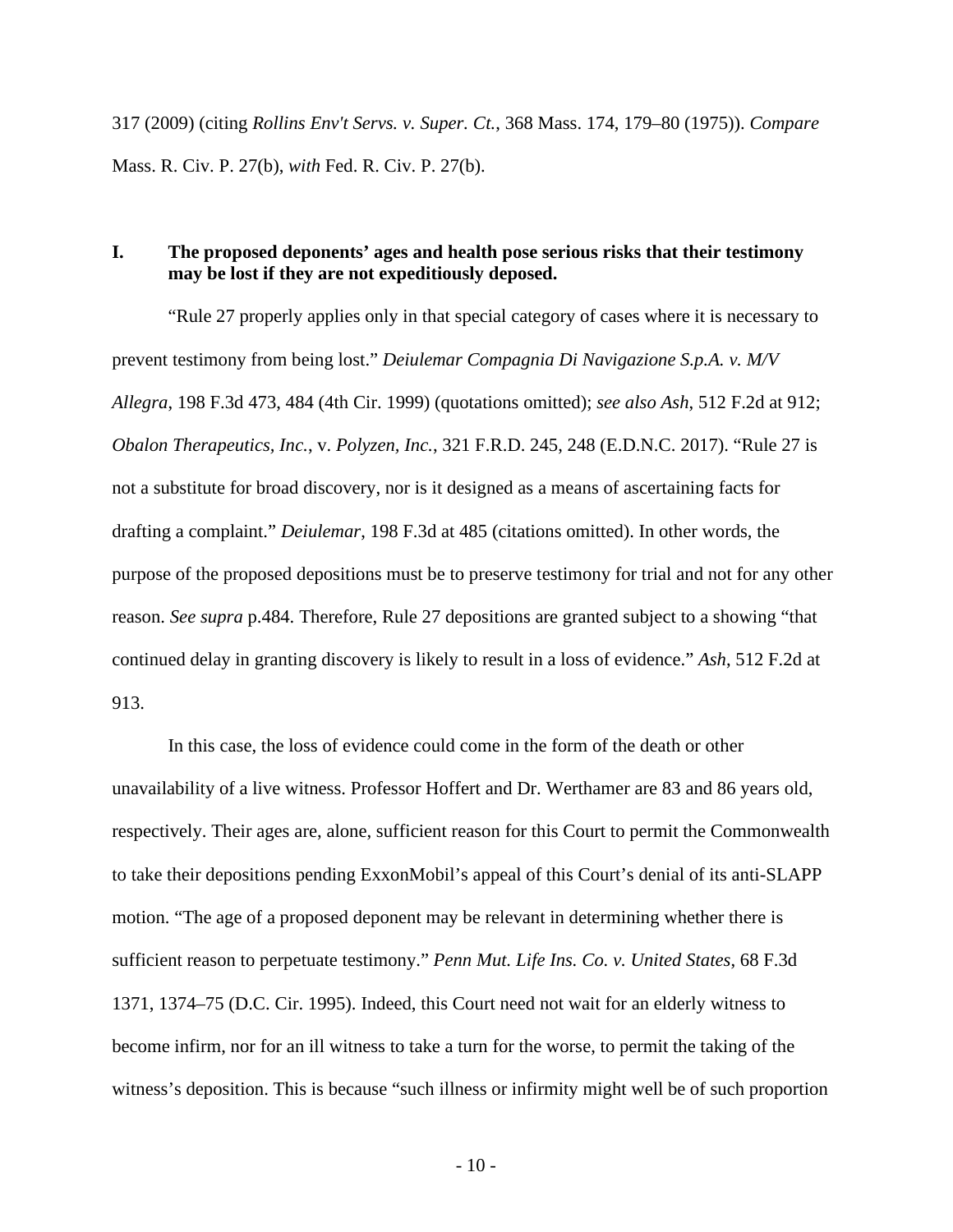as to make impossible the taking of his [or her, or their] deposition." *Texaco, Inc. v. Borda*, 383 F.2d 607, 610 (3d Cir. 1967) (overturning district court's denial of request to depose witness, finding district court incorrectly held that witness's age alone was "meaningless").

The Commonwealth urges this Court to permit the expeditious deposition of the two witnesses precisely because the time and mechanism by which age or illness might make the witnesses unavailable is unknown. "It would be ignoring the facts of life to say that a 71-year-old witness will be available, to give his deposition or testimony, at an undeterminable future date when [the pending appeal] will have been 'determined.'" *Penn Mut. Life Ins.* 68 F.3d at 1374–75 (quoting *Texaco*, 383 F.2d at 609).

Courts have credited specific allegations about the age and health of the proposed deponents, as the Commonwealth makes here, as distinct from vague or conclusory statements about the potential loss of testimony over time. While a "general allegation" that a witness is retired and "with the passage of time" may not recall relevant facts is not ordinarily enough to satisfy Rule 27 on its own, *id.* at 1375, here the Commonwealth proposes the deposition of just two witnesses for whom advanced age and serious illness may very well pose a barrier to live testimony prior to trial. Dr. Hoffert's age, and his extraordinary medical history, and Dr. Werthamer's age, each pose a threat to the future delivery, by each witness, of timely testimonial evidence that is highly relevant to the Commonwealth's claims.

### **II. The Commonwealth has set forth the substance of the proposed deponents' testimony, and the proposed testimony is not cumulative.**

Furthermore, the evidence the Commonwealth proposes to elicit from the witness is unique. The Commonwealth must also describe the "substance of the testimony which [it] expects to elicit from each [witness]." Mass. R. Civ. P 27(b); *see also Deiulemar*, 198 F.3d at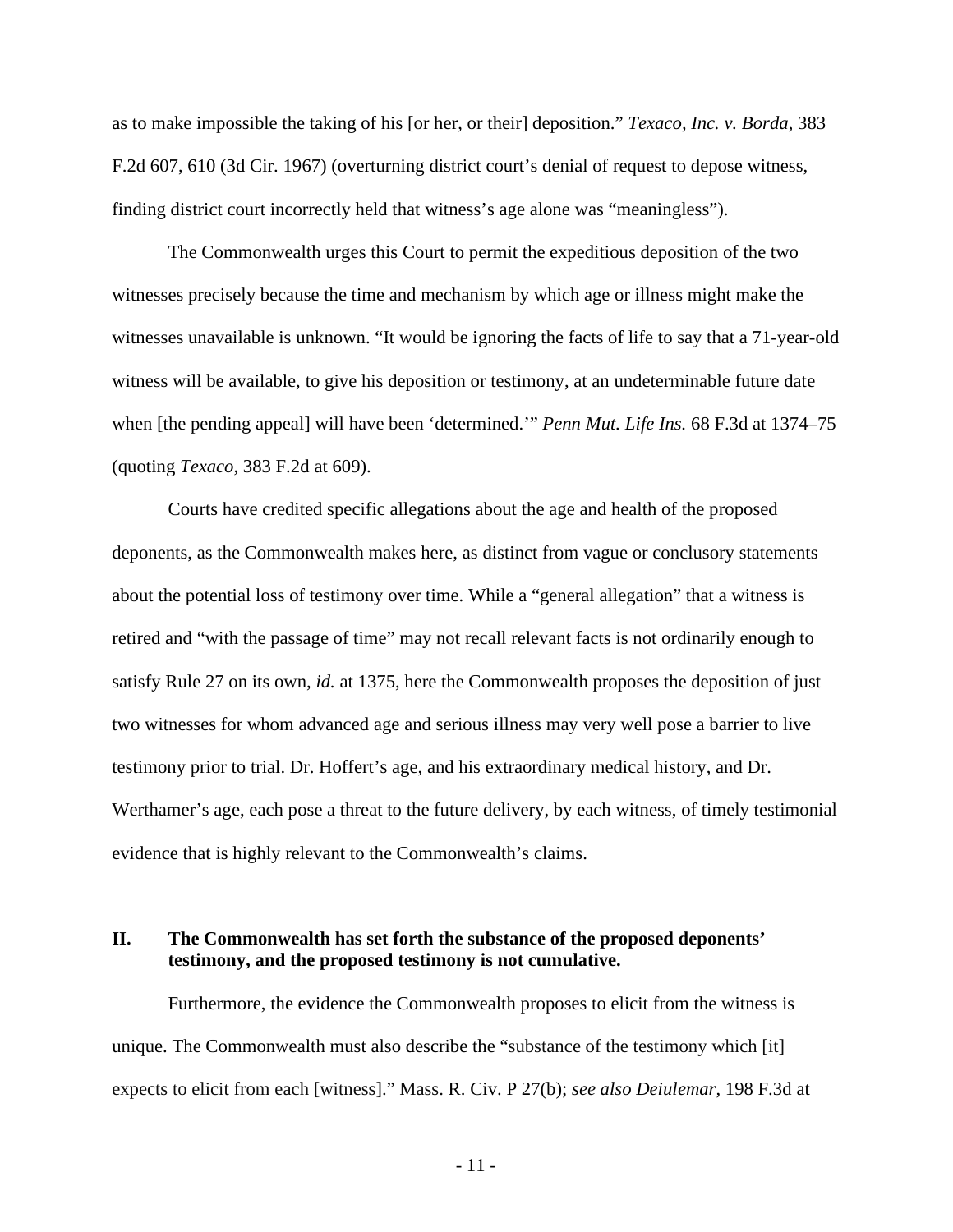486 ("A petitioner must know the substance of the evidence it seeks before it can invoke Rule 27 perpetuation."). And the Commonwealth must explain why the testimony of Professor Hoffert and Dr. Werthamer "cannot easily be accommodated by other potential witnesses." *Deiulemar*, 198 F.3d at 486 (quotations omitted); *Obalon*, 321 F.R.D. at 249 (allowing petition to take deposition pending appeal where petitioner alleged detailed facts demonstrating immediate need to perpetuate testimony, and that there was not likely to be any other witnesses who could provide such evidence).

The proposed testimony must be "relevant, not simply cumulative, and likely to provide material distinctly useful to a finder of fact." *In re Bay Cty. Middlegrounds Landfill Site*, 171 F.3d 1044, 1047 (6th Cir. 1999); *see also Deiulemar*, 198 F.3d at 487 ("Evidence that throws a different, greater, or additional light on a key issue might well 'prevent a failure or delay of justice.""); *Obalon*, 321 F.R.D. at 250.<sup>[8](#page-11-0)</sup> Rule 27 does not, however, require that the proposed testimony be "absolutely unique." *Bay Cty.*, 171 F.3d at 1047.

Here, however, the testimony of each proposed deponent cannot likely be duplicated by any other potential witness. Each of the witnesses the Commonwealth seeks to depose was responsible for a distinct piece of ExxonMobil's climate research program in the 1970s and 1980s: Professor Hoffert, for the climate modeling program; and Dr. Werthamer, for the tanker program and the public relations strategy. Testimony as to each of these parts is "distinctly useful to a finder of fact" and as such would "prevent a failure or delay of justice." *Id*.

Put simply, these witnesses were there. They personally worked on two of the key programs through which ExxonMobil became painstakingly and precisely aware of the adverse

<span id="page-11-0"></span><sup>&</sup>lt;sup>8</sup> Rule 27 does not require a showing that the testimony is essential, in itself, for success on a claim or defense. Nor does Rule 27 require a petitioner to disclose other corroborating evidence it may have. *Obalon*, 321 F.R.D. at 250.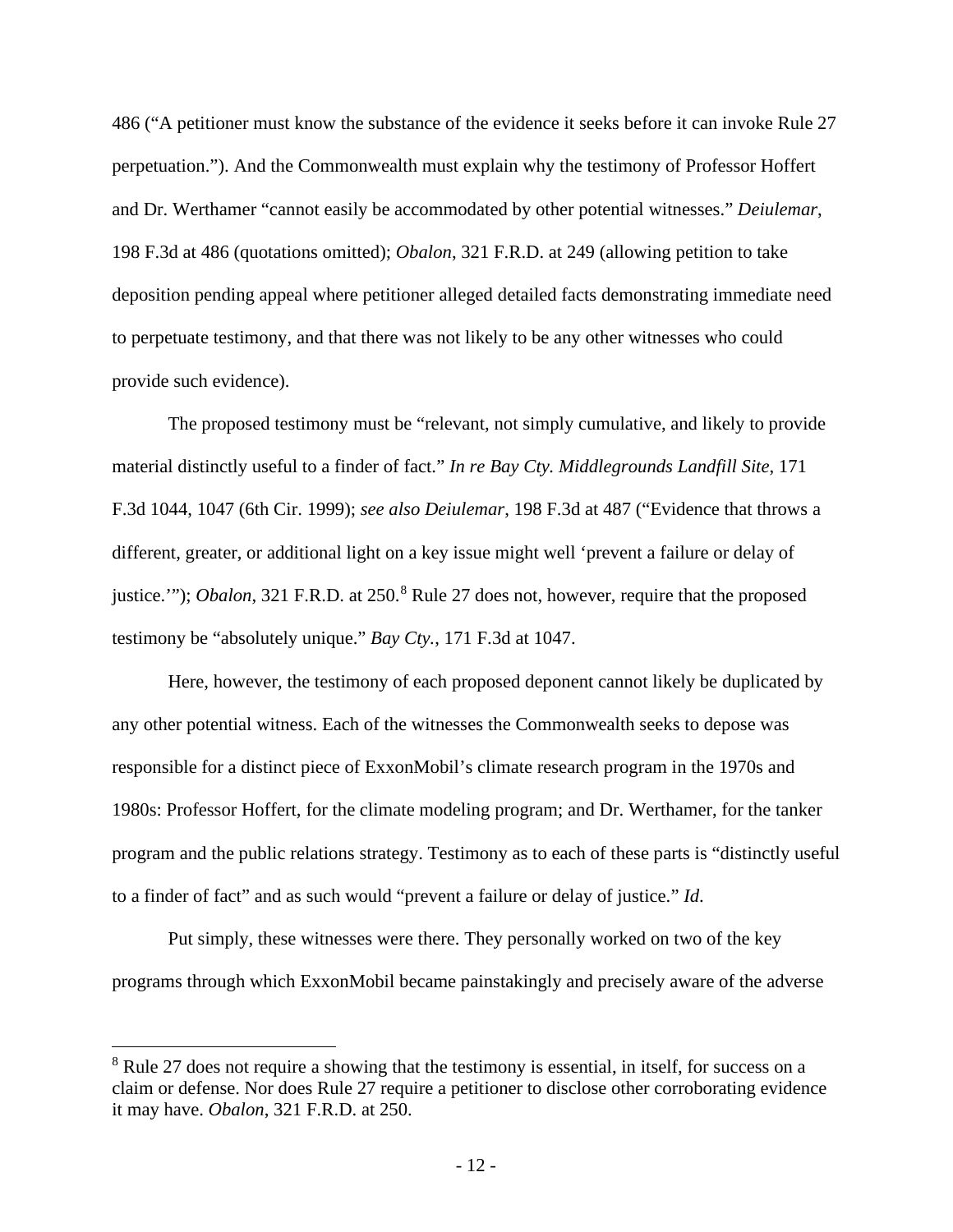effect its core business—the discovery, extraction, sale, and consumption of fossil fuels—would have on the global climate. Based on the Commonwealth's understanding of all available information, Professor Hoffert and Dr. Werthamer are the only, or among the only, living witnesses who can provide their unique perspectives on the ExxonMobil projects on which they worked and which – as the reasoning of the Supreme Judicial Court has already confirmed – are highly relevant to the Commonwealth's three claims. *See Exxon Mobil Corp. v. Att'y Gen.*, 479 Mass. at 326 (rejecting as without "support … either in law … or logic" ExxonMobil argument for irrelevance of "Attorney General's request for historic documents dating as far back as 1976" because such information is "still probative of Exxon[Mobil]'s present knowledge on the issue of climate change, and whether Exxon[Mobil] disclosed that knowledge to the public.").

Because the two witnesses the Commonwealth seeks permission to depose have direct, unique, personal knowledge of what ExxonMobil knew and how ExxonMobil came to know it, permitting their testimony to be lost to unavailability, medical or otherwise, would be a gross failure of justice, prejudicing the Commonwealth's case.

#### **CONCLUSION**

For the foregoing reasons, the Commonwealth respectfully requests the Court allow its motion.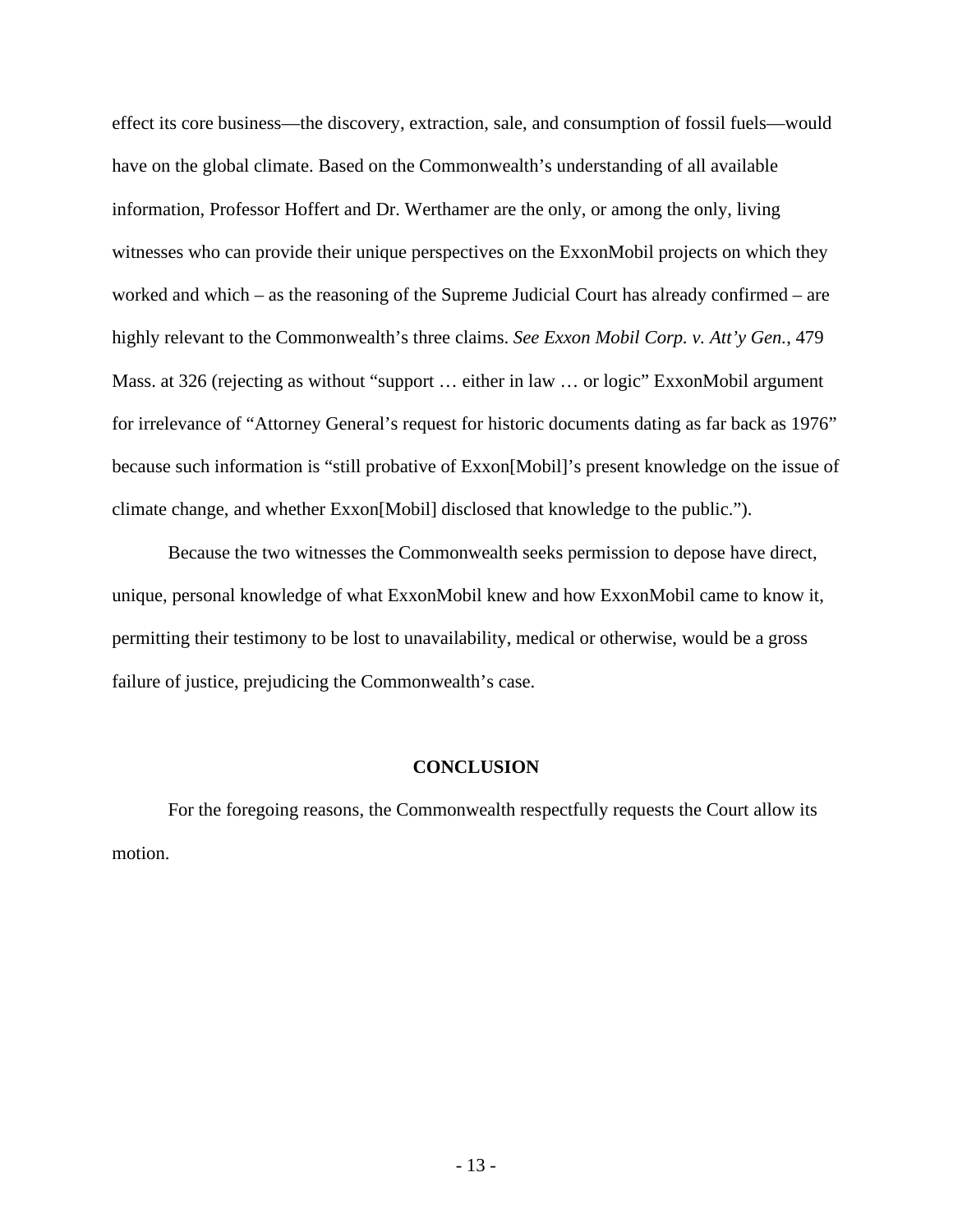Respectfully Submitted,

## COMMONWEALTH OF MASSACHUSETTS,

By its attorney,

MAURA HEALEY ATTORNEY GENERAL

### /s/ David A. Wittenberg\_\_\_\_\_\_\_\_

David A. Wittenberg, BBO No. 685254 *Assistant Attorney General, Energy & Environment Bureau* david.wittenberg@mass.gov Richard A. Johnston, BBO No. 253420 *Chief Legal Counsel* richard.johnston@mass.gov James A. Sweeney, BBO No. 543636 *State Trial Counsel* jim.sweeney@mass.gov Sigmund J. Roos, BBO No. 5417854 *Special Assistant Attorney General* sigmund.roos@mass.gov

OFFICE OF THE ATTORNEY GENERAL One Ashburton Place, 18th Floor Boston, Massachusetts 02108 (617) 727-2200

Dated: January \_\_\_\_, 2022